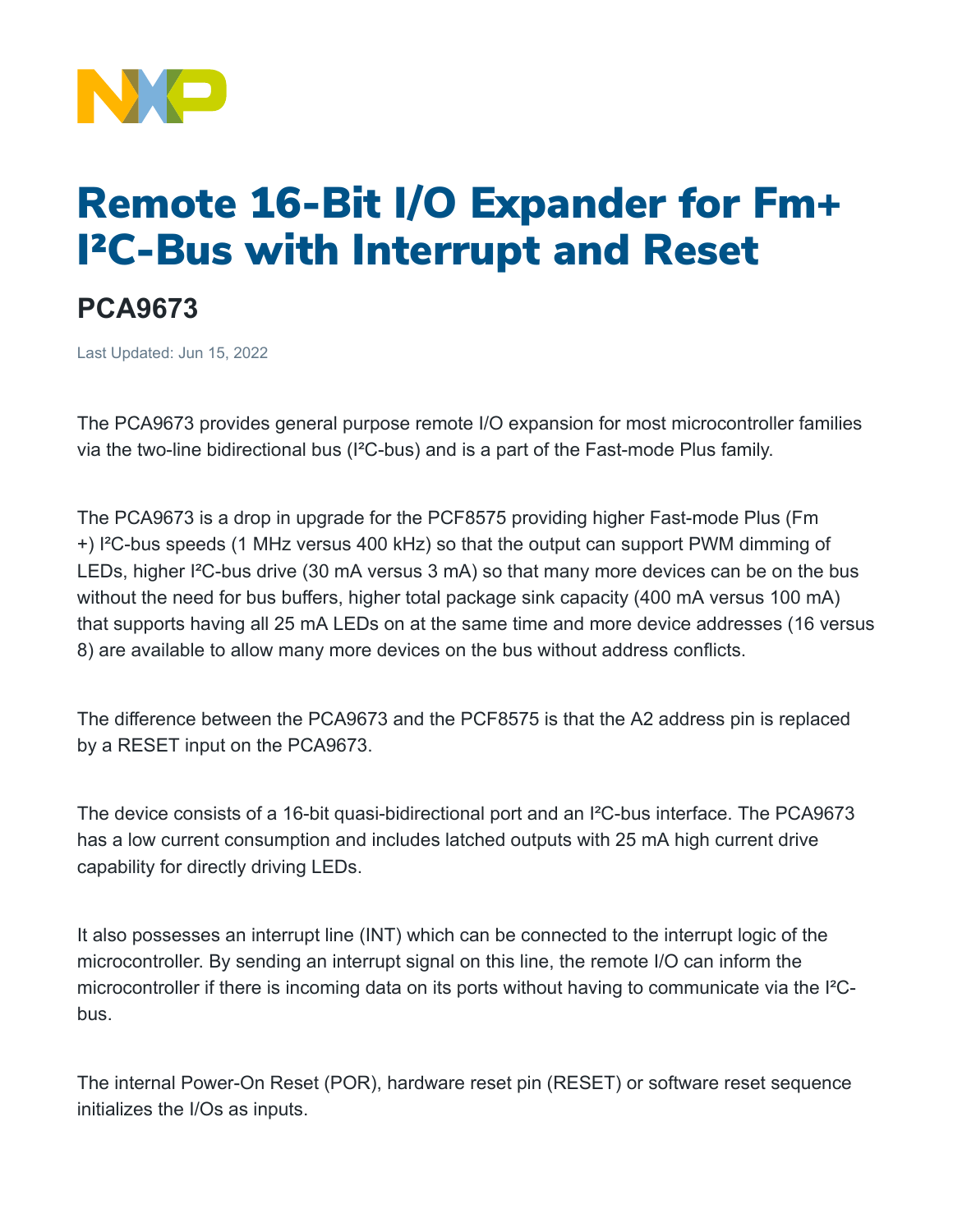### **PCA9673 Block Diagram Block Diagram**



## **Block diagram: PCA9673BQ, PCA9673BS, PCA9673D, PCA9673DB, PCA9673DK, PCA9673PW Block Diagram**